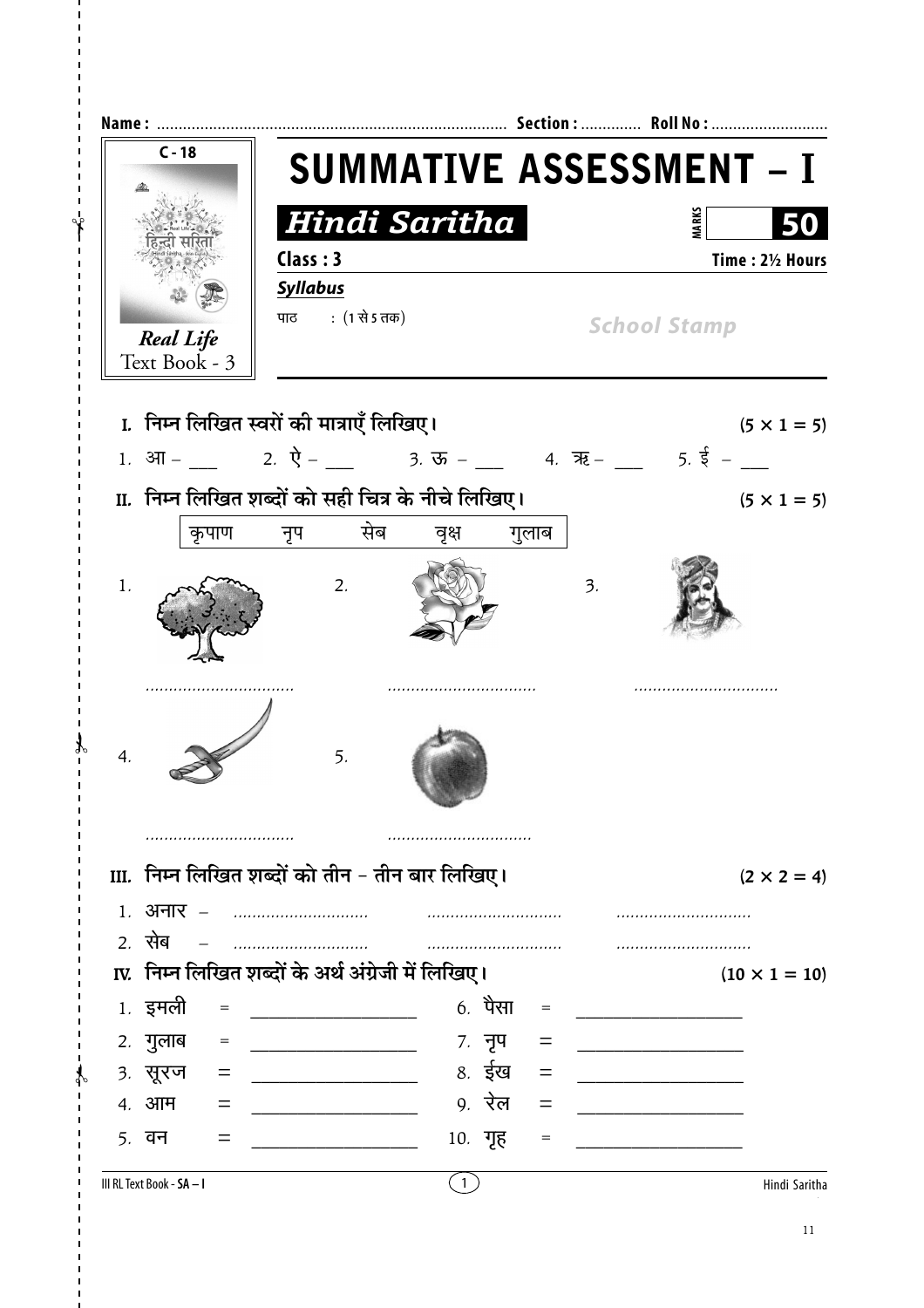|    | v. निम्न लिखित शब्दों के अर्थ हिन्दी में लिखिए। | $(10 \times 1 = 10)$                               |            |     |                                                                                                                     |
|----|-------------------------------------------------|----------------------------------------------------|------------|-----|---------------------------------------------------------------------------------------------------------------------|
|    | 1. Yellow                                       | $=$<br><u> 1980 - Johann Barn, mars ann an t-A</u> | 6. Table   |     |                                                                                                                     |
|    |                                                 |                                                    | 7. Bear    | $=$ |                                                                                                                     |
|    |                                                 |                                                    | 8. Cot     | $=$ |                                                                                                                     |
|    |                                                 | 4. Tamarind = $\frac{1}{2}$                        | 9. Sweet   | $=$ | <u> 1990 - John Harry Harry Harry Harry Harry Harry Harry Harry Harry Harry Harry Harry Harry Harry Harry Harry</u> |
|    |                                                 |                                                    | 10. Garden |     | $\qquad \qquad =\qquad \qquad$                                                                                      |
|    |                                                 | VI. निम्न लिखित प्रश्नों के उत्तर दीजिए ।          |            |     | $(3 \times 5 = 15)$                                                                                                 |
|    | 1. केले खाने में कैसे हैं ?                     |                                                    |            |     |                                                                                                                     |
| ज. |                                                 |                                                    |            |     |                                                                                                                     |
|    | 2. चाँद कहाँ चमकता है ?                         |                                                    |            |     |                                                                                                                     |
| ज. |                                                 |                                                    |            |     |                                                                                                                     |
|    | 3. मेले में क्या हैं ?                          |                                                    |            |     |                                                                                                                     |
| ज. |                                                 |                                                    |            |     |                                                                                                                     |
|    |                                                 | VII.  निम्न लिखित वाक्य को फिर से लिखिए ।          |            | (1) |                                                                                                                     |
|    |                                                 | संत का हृदय कोमल होता है।                          |            |     |                                                                                                                     |

\*\*\*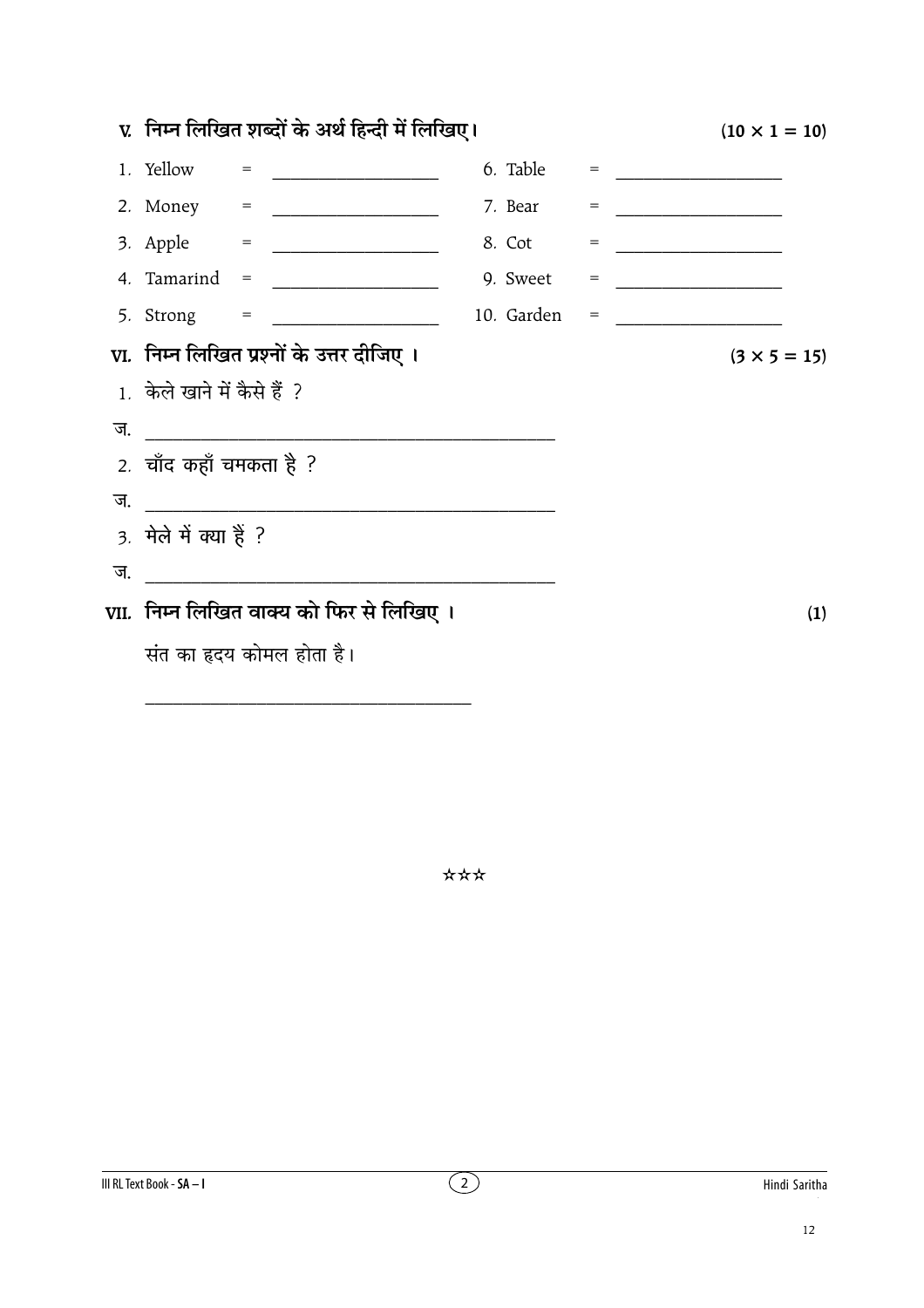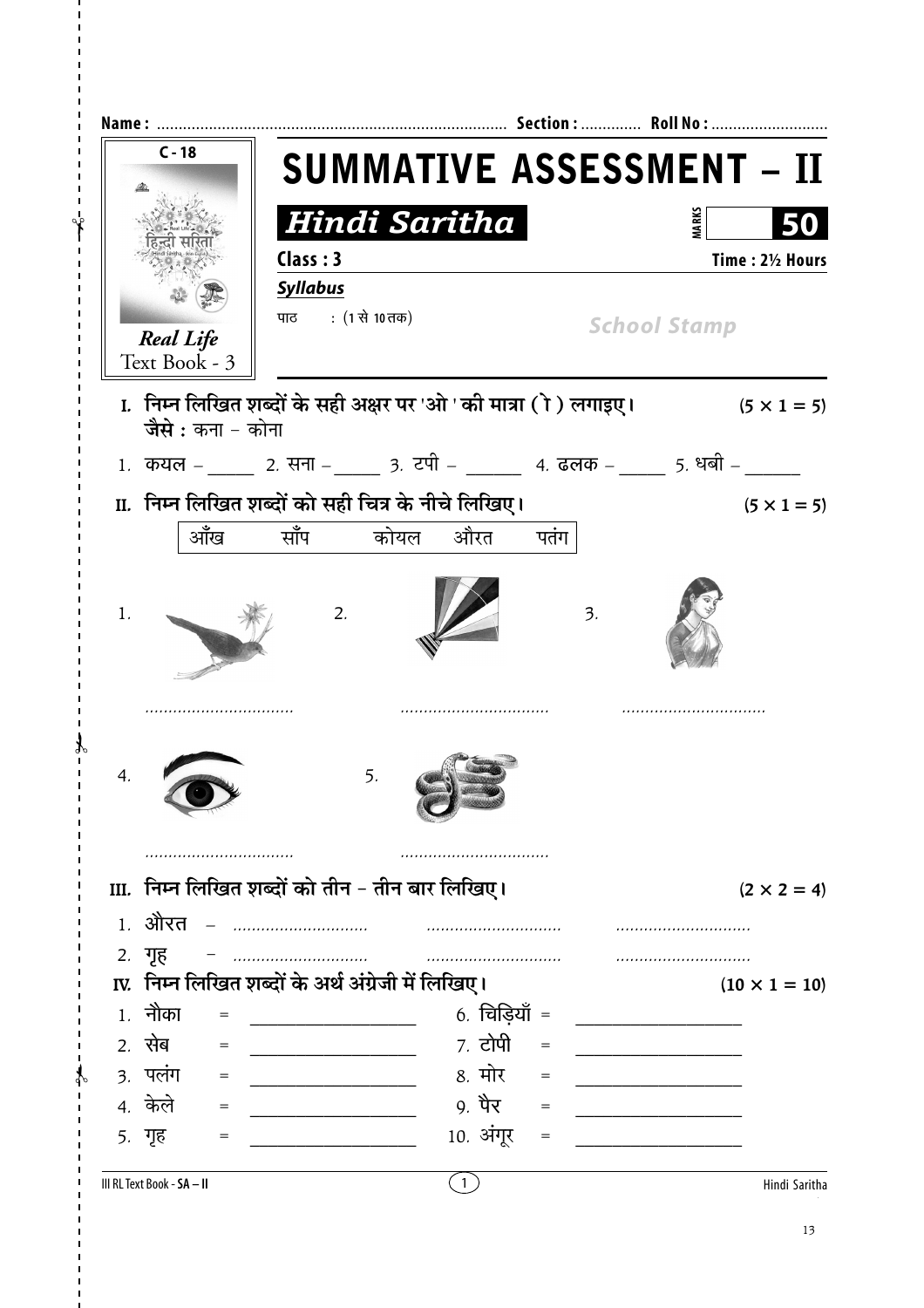|    | v.  निम्न लिखित शब्दों के अर्थ हिन्दी में लिखिए ।  | $(10 \times 1 = 10)$ |
|----|----------------------------------------------------|----------------------|
|    |                                                    |                      |
|    |                                                    |                      |
|    |                                                    |                      |
|    |                                                    |                      |
|    |                                                    |                      |
|    | VI. निम्न लिखित प्रश्नों के उत्तर दीजिए ।          | $(3 \times 5 = 15)$  |
|    | 1. चिड़ियाँ क्या करती हैं ?                        |                      |
|    |                                                    |                      |
|    | 2. चाँद कहाँ चमकता है ?                            |                      |
| ज. | <u> 1980 - John Stein, Amerikaansk politiker (</u> |                      |
|    | 3. मेले में क्या हैं ?                             |                      |
| ज. |                                                    |                      |
|    | VII.  निम्न लिखित वाक्य को फिर से लिखिए ।          | (1)                  |
|    | पेड़ पर कौआ है।                                    |                      |
|    |                                                    |                      |

\*\*\*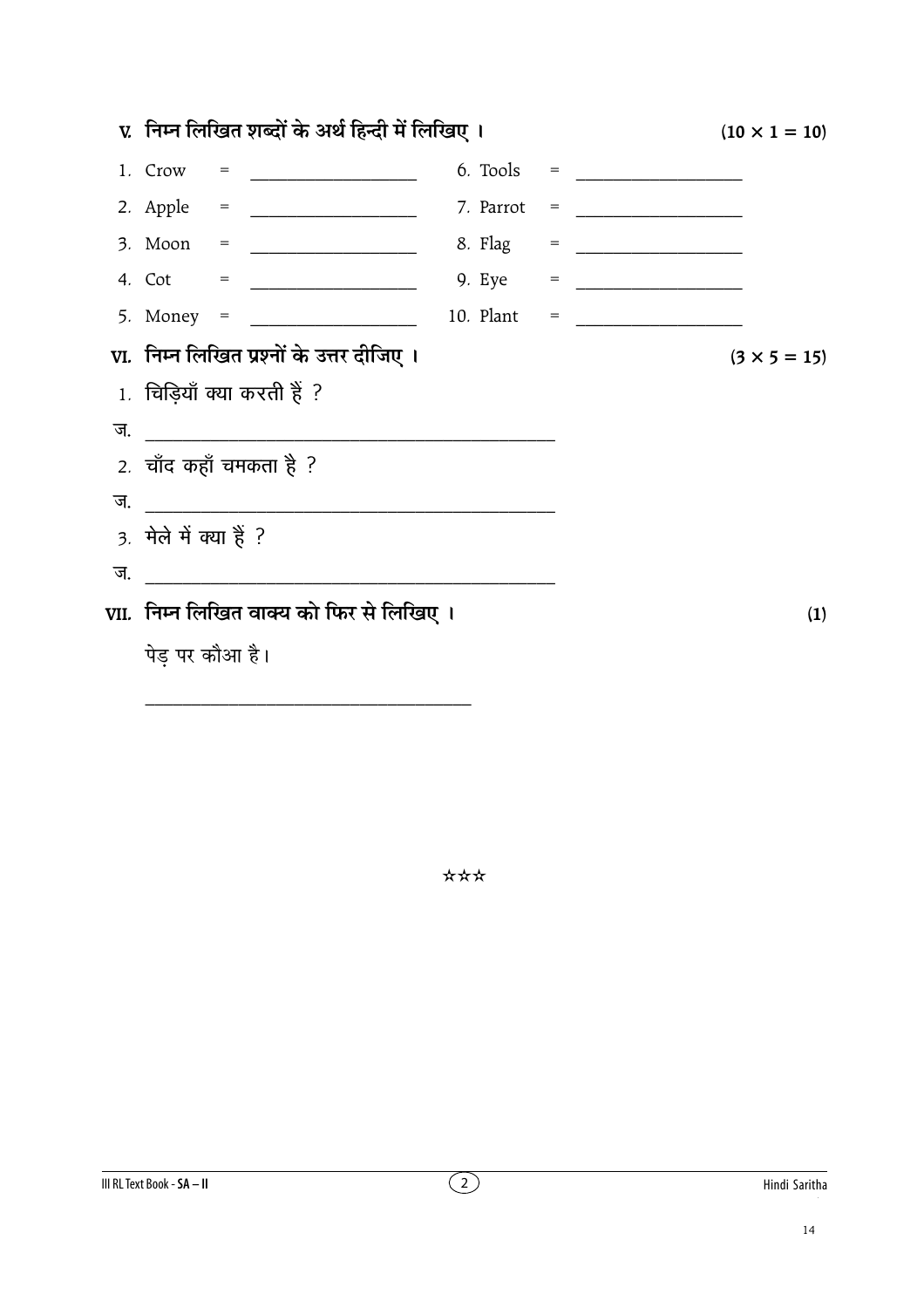